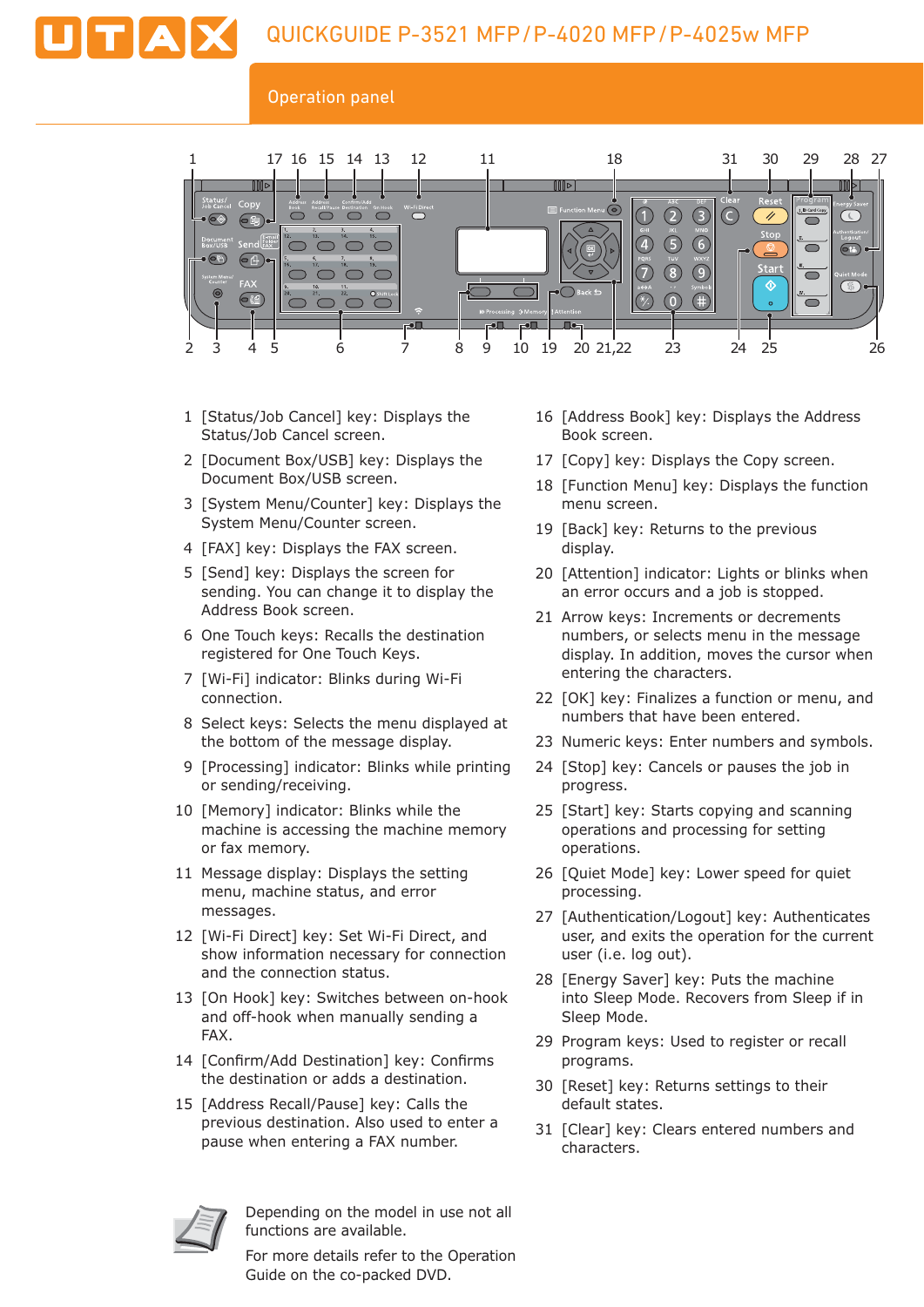# Copy operation

Paper source selection

❶ Press COPY.

**O** Press PAPER using the select keys below the message display.

**D** Press ARROW UP/DOWN to select cassette or multipurpose tray.

**O** Confirm with OK.



## Quiet Mode



的

❶ Select the setting to reduce the noise for printing, scanning and copying.

❷ Press QUIET MODE key on the Operation panel.

❸ When this function is activated, the QUIET MODE key blinks.

**Convenient** copy functions Change the following settings if needed: DUPLEX, COLLATE, COMBINE, ORIGINAL SIZE/ -ORIENTATION, MIXED SIZE ORIG., CONTINUOUS SCAN or DENSITY.

**O** Press FUNCTION MENU.

❷ Use ARROW UP/DOWN to choose the desired function.

Confirm with OK.

❹ Change the desired settings. Confirm all settings with OK.

**O** Press START to start copying.

|       |                 | Function Menu:        |  |
|-------|-----------------|-----------------------|--|
| 10 II |                 | Paper Selection       |  |
|       |                 | 02 Collate            |  |
|       |                 | 03 Duplex             |  |
|       |                 | [ Exit]               |  |
|       | [0 4]           | Zoom                  |  |
|       |                 | 05 Combine            |  |
|       |                 | 06 Original Size      |  |
|       |                 | [ Exit]               |  |
|       | $\overline{01}$ | Orig Orientation L    |  |
|       |                 | 08 Mixed Size Orig. □ |  |
|       |                 | 09 Original Image     |  |
|       |                 | [ Exit]               |  |
|       |                 | <u>tou meun:</u>      |  |
|       |                 | <b>10</b> Density     |  |
|       |                 | ∐ EcoPrint            |  |
|       |                 | 12 Continuous Scan    |  |
|       |                 | Exit                  |  |

## **Registering** settings to program key



- ❶ Change the current settings as desired.
- ❷ Press one program key for 3 seconds.

❸ The destination registered to the program keys is recalled and automatically entered on the screen.

| Registered.             |  |
|-------------------------|--|
| $\rightarrow$ Program 2 |  |
|                         |  |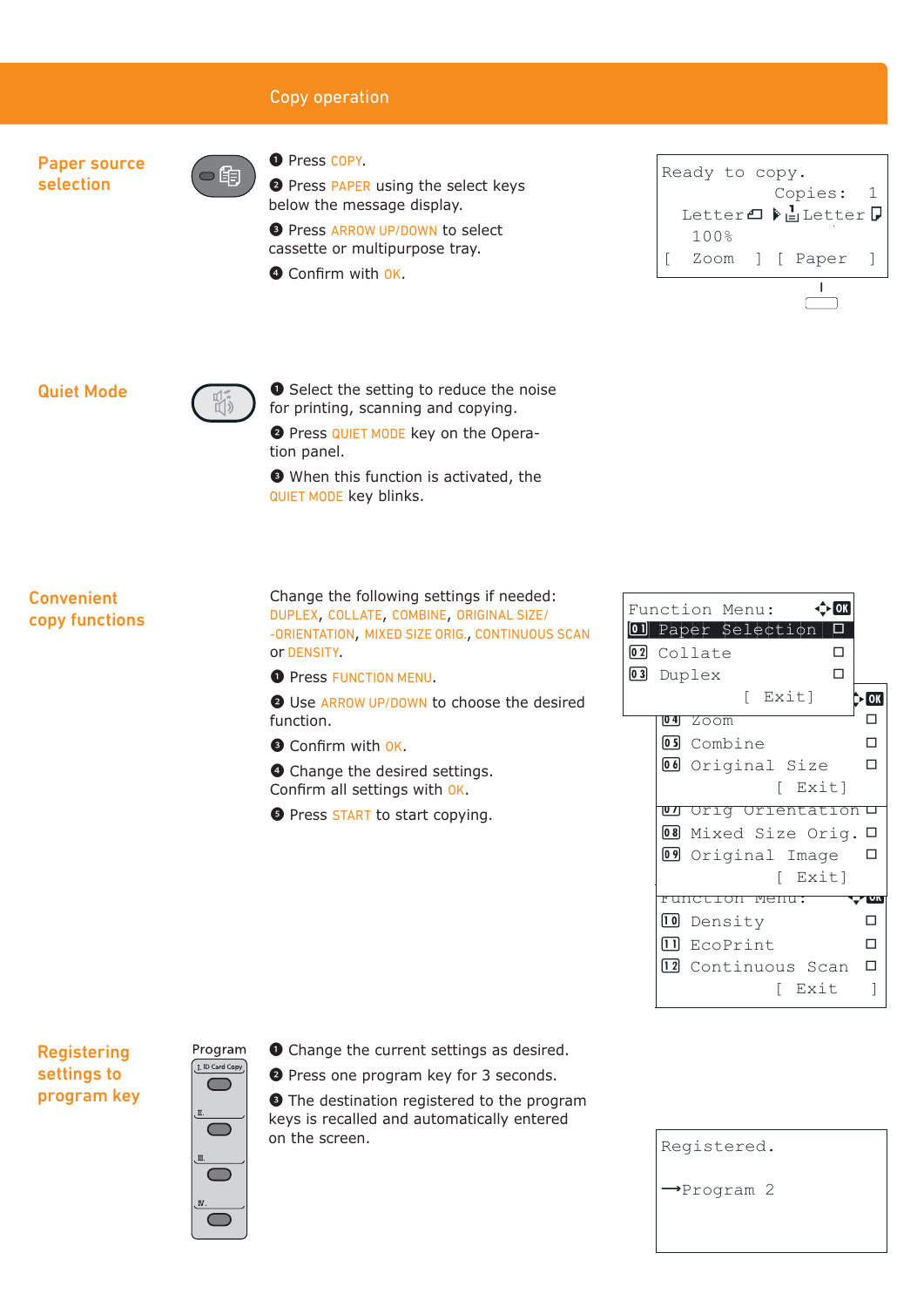

## Send operation

## Sending E-mail



❶ To wake up the device press the button ENERGY SAVER.

❷ Place the originals on the platen or in the document processor.

- ❸ Press SEND.
- **O** Use ARROW UP/DOWN to select E-MAIL.
- **O** Confirm with OK.

**O** Enter the destination e-mail address. Use ABC TEXT to select the type of characters. Use LEFT/RIGHT ARROW to move the cursor.

Confirm with OK.

**O** If there are additional destinations, press the CONFIRM/ADD DESTINATION key and select ADD.

**O** Press CONFIRM/ADD DESTINATION to confirm the registered destinations.

**1** Press START. Transmission starts.



## **Check** transmission result



#### **O** Press STATUS/JOB CANCEL.

**O** To check received documents use ARROW UP/DOWN and select PRINT JOB STATUS.

To check send documents use ARROW UP/ DOWN and select SEND JOB STATUS.

Confirm with OK.

 $\bullet$  Use ARROW UP/DOWN to select the desired job.

**O** The result is displayed. Press DETAIL to view all related items.

### Cancelling fax job

If the documents are still fed, press STOP.

O Press STATUS/JOB CANCEL.

❷ Use ARROW UP/DOWN to select SEND JOB **STATUS** 

- Confirm with OK.
- $\bullet$  Use ARROW UP/DOWN to select the job to be cancelled.

**O** Press CANCEL using the select keys below the message display.

**O** Confirm with YES using the select keys below the message display. Com munication is cancelled. A confirmation slip might be printed.

| $\div$ or<br>Send Job Log: |    |
|----------------------------|----|
| 0004 ØBroadcast            |    |
| 0003 190756545865          | OK |
| 0002 Morgan@home $\Delta$  |    |
| [ Detail ]                 |    |